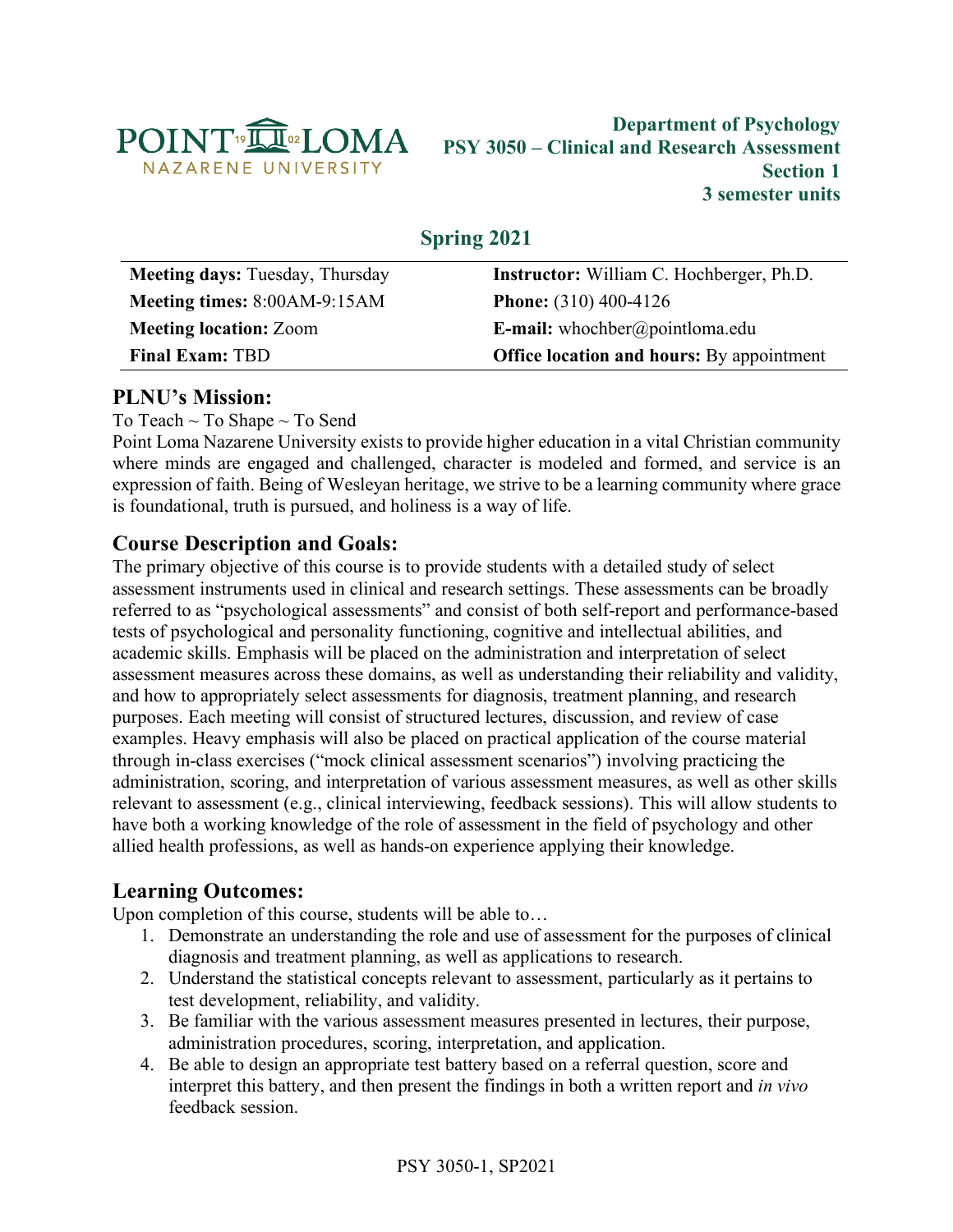### **Required Texts:**

1. Neukrug, E.S. & Fawcett, R.C. (2015). The Essentials of Testing and Assessment: A Practical Guide to Counselors, Social Workers, and Psychologists (3<sup>rd</sup> ed.). Cengage Learning.

#### **Recommended Resources:**

- 1. Schneider, J.W.; Lichtenberger, E.O.; Mather, N.; Kaufman, N.L.; Kaufman, A.S. (2018) Essentials of Assessment Report Writing (2nd ed.). Wiley Publishing.
- 2. American Psychiatric Association (2013). Diagnostic and Statistical Manual of Mental Disorders, Fifth Edition. Washington, D.C.: the American Psychiatric Association.

### **Course Credit Hour Information:**

In the interest of providing sufficient time to accomplish the stated Course Learning Outcomes, this class meets the PLNU credit hour policy for a 3-unit class delivered over 16 weeks. It is anticipated that students will spend a minimum of 37.5 participation hours per credit hour on their coursework. For this course, students will spend an estimated 112.5 total hours meeting the course learning outcomes. The time estimations are provided in the Canvas modules.

#### **Assignments:**

#### *Scheduled Readings*

• The reading assignments in the schedule form the basis of the lectures and discussions and should be read prior to the assigned lecture date in order to facilitate in-class discussion and application of the material in mock clinical scenarios. All chapters listed refer to those in *Essentials of Testing and Assessment* by Neukrug & Fawcett (2015).

#### *Individual Clinical Case Reports*

- The goal of this series of assignments is to progressively increase students' expertise and experience in conceptualizing and reporting on cases based on a variety of assessment procedures. Over the course of the semester the students will "build" a comprehensive case report over the course of three separate assignments (see Canvas file titled "Example Assessment Report" for an example of what the completed assignment will look like).
- Each individual assignment submission will include unique content as well as a revision of the prior assignment's content based on feedback provided by the professor.
	- o *Case Report #1*
		- This assignment will consist of students grouping into partners to perform a mock clinical interview. Each partner will select either patient #1 or #2 and then pretend to be that patient while they are interviewed by their partner. After the interview is complete, the students will switch roles so they each have a change pretending to be a patient and conducting an interview.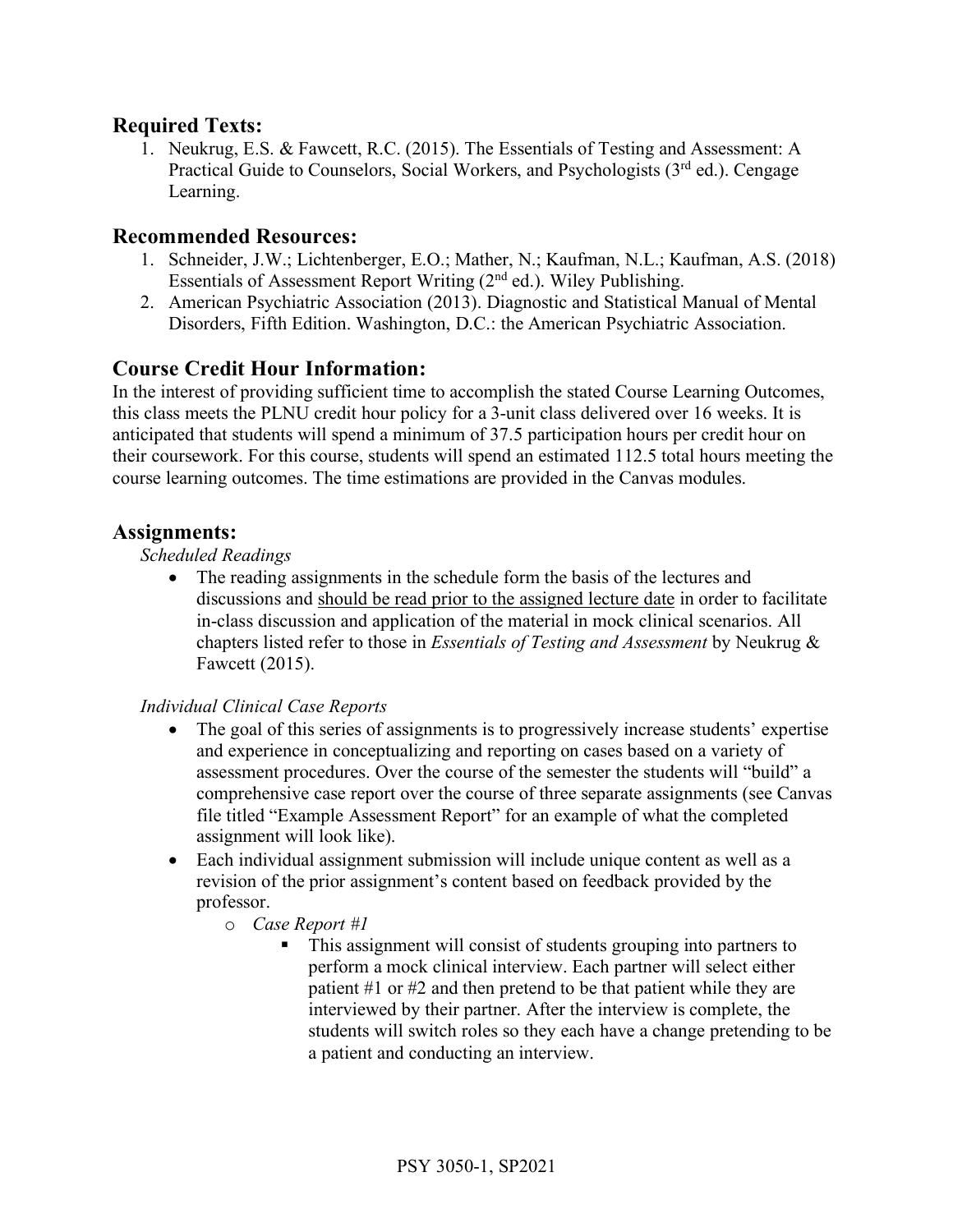- Please use the "Clinical Interview Template" in Canvas to ensure that you have sufficient information for each of the core domains in the template.
- The answers for the interview questions will be created by each student using the referral question and general symptoms for each patient (found in Canvas under the file "Patient Information for Clinical Interview and Case Report #1) to guide their responses. Each patient has unique symptoms and concerns and partners should not both pretend to be the same patient. Creativity is encouraged but make sure that the responses fit with the general symptoms. Each interview should take between 45-60 minutes.
- The information obtained in this interview will be written up and submitted as case report #1 using the "Assessment Report Template." You do not need to submit the notes you took during the interview (i.e., do not submit a completed "Clinical Interview Template").
- o *Case Report #2*
	- Students will review the professor's comments on case report #1 and make the suggested revisions.
	- After revising the content from case report  $#1$  students will then describe psychological and academic/intellectual assessment test data for the patient they interviewed (either #1 or #2). The standard scores for this test data will be provided by the professor in an announcement on Canvas and students will need to convert these standard scores to percentiles and then include the relevant qualitative descriptor (using the "Test Score Converter and Qualitative Descriptors.xls" file provide in Canvas).
- o *Case Report #3*
	- § Students will review the professor's comments on case report #2 and make the suggested revisions.
	- After revising the content from case report  $#2$  students will then describe the cognitive assessment test data for the patient they interviewed (either #1 or #2). The standard scores for this test data will be provided by the professor in an announcement on Canvas and students will need to convert these standard scores to percentiles and then include the relevant qualitative descriptor (using the "Test Score Converter and Qualitative Descriptors.xls" file provide in Canvas).
	- Students will then add in a summary and interpretation of the relevant test findings, at least one (1) specific diagnosis that is appropriate given the test findings and psychosocial history, and provide a minimum of three (3) *specific and detailed* recommendations with a *rationale* for why these recommendations are appropriate given the test findings and diagnosis.
- *Remember that these assignments are progressive – meaning that Case Report #2 will contain all of the revised content from Case Report #1 (i.e., the psychosocial history), while Case Report #3 will contain all of the revised content from both Case Report #1*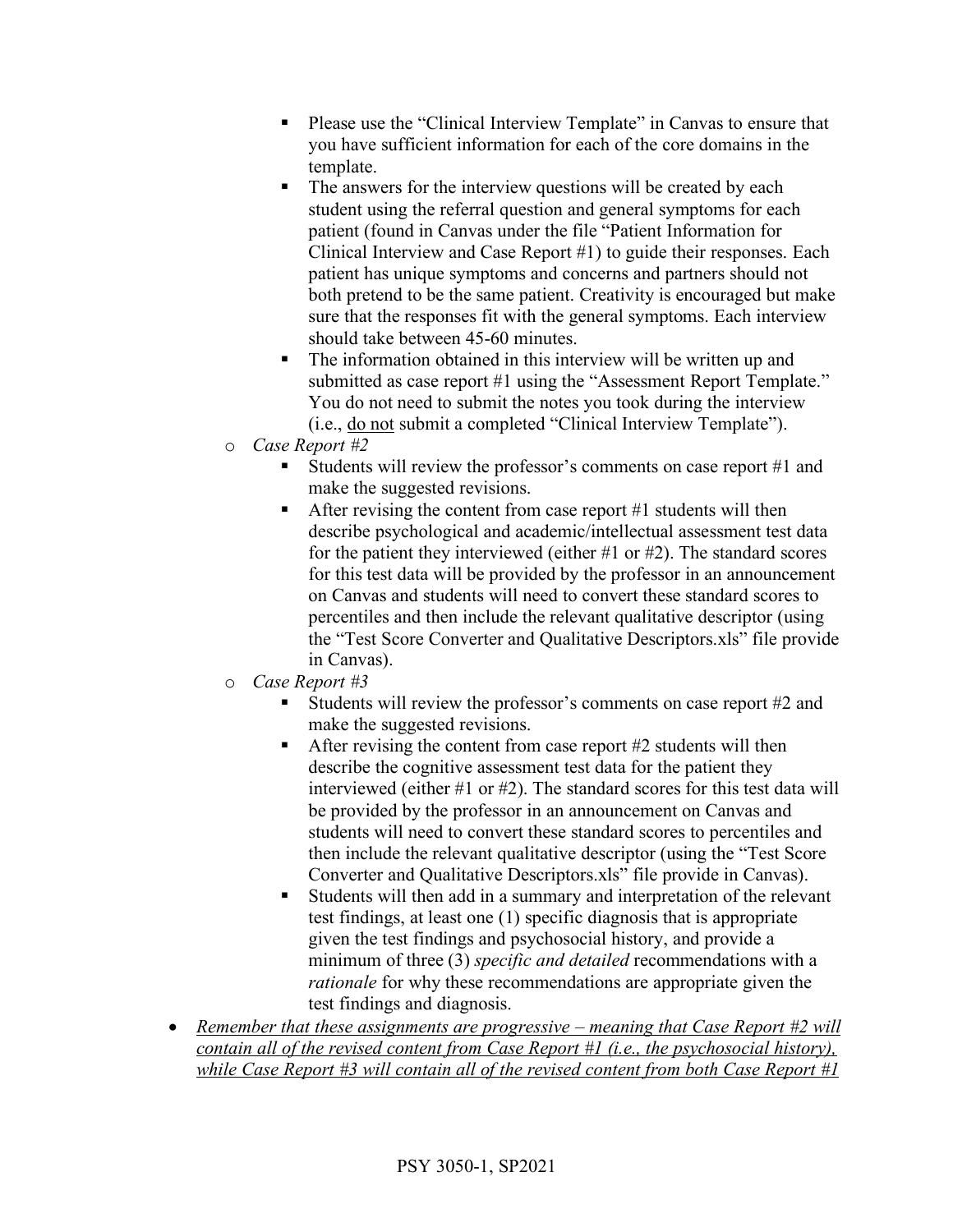*and Case Report #2. The process of revising the reports based on feedback from the professor is a significant part of the grade for each assignment.* 

*Group Case Presentation*

- Students will be given a clinical case (full psychosocial history and assessment findings) and must present the case to the class, including an interpretation of the test results, diagnosis, and their recommendations for treatment.
- Each group must arrange a meeting with the professor (with the full group in attendance) to perform a clinical interview of the "patient" (portrayed by the professor") in order to gather the psychosocial history and test findings.
- These presentations should be approximately 30-45 minutes in length with time for questions at the end of the presentation. The presentation dates randomly assigned but limited to the last two weeks of class (see Canvas file titled "Group Case Report Template" for the proper formatting of this presentation).

### **Exams:**

There will be three (3) exams spaced evenly across the semester. Each exam will include information derived from a combination of assigned readings and lecture material, and will consist of a combination of multiple choice and short-response style questions. In each exam, heavy emphasis will be placed on the students' ability to analyze clinical case examples. Exam #1 will consist of information covered from Weeks 1-3, Exam #2 Weeks 4-9, and Exam #3 Weeks 10-13. Performance distributions of these exams will be evaluated and adjusted at the discretion of the professor.

| ъ<br>Letter Grade | Percentage Score |
|-------------------|------------------|
| A                 | $>93\%$          |
| $A -$             | 90-92%           |
| $B +$             | 88-89%           |
| B                 | 84-87%           |
| $B -$             | 80-83%           |
| $C +$             | 77-79%           |
| C                 | $70 - 76%$       |
| $C -$             | 65-69%           |
| $D +$             | $62 - 64%$       |
| D                 | 55-61%           |
| D -               | 50-54%           |
| F                 | $<$ 50%          |

### **Grading Criterion and Scale:**

| Assignment                       | <b>Percent of Total Grade</b>     |
|----------------------------------|-----------------------------------|
| Exams 1-3                        | $30\%$ (10% for each exam)        |
| Individual Clinical Case Reports | $45\%$ (15% for each case report) |
| Group Case Presentation          | 25%                               |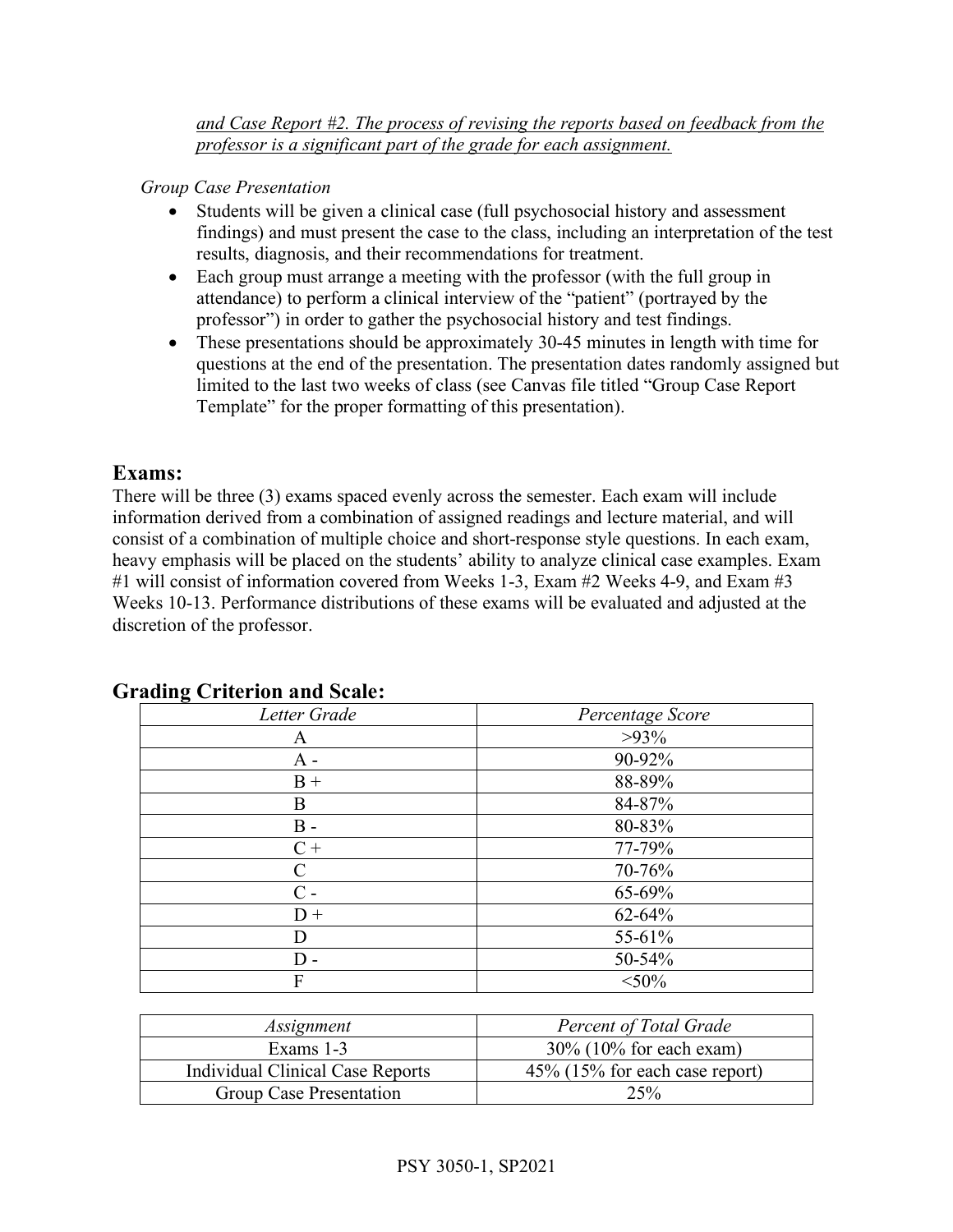### **Late Work Policy:**

All assignments must be uploaded in digital form to Canvas at the start of class (8AM) on the date indicated on the course outline and schedule in order to be graded. After this cutoff has passed, the submission portal will close and assignments can no longer be submitted. However, late assignments will be accepted if they are emailed directly to the professor. Please note that all late submissions will receive a penalty of a **10% deduction per day** off the total points for the assignment until the assignment is received by the professor. If the assignment is not submitted within 7 days of the due date, and no exception has been granted by the professor, the assignment will be counted as missing and receive no credit.

### **State Authorization:**

State authorization is a formal determination by a state that Point Loma Nazarene University is approved to conduct activities regulated by that state. In certain states outside California, Point Loma Nazarene University is not authorized to enroll online (distance education) students. If a student moves to another state after admission to the program and/or enrollment in an online course, continuation within the program and/or course will depend on whether Point Loma Nazarene University is authorized to offer distance education courses in that state. It is the student's responsibility to notify the institution of any change in his or her physical location. Refer to the map on State Authorization to view which states allow online (distance education) outside of California.

## **Official PLNU Policies:**

#### *Copyright*

Point Loma Nazarene University, as a non-profit educational institution, is entitled by law to use materials protected by the US Copyright Act for classroom education. Any use of those materials outside the class may violate the law.

#### *Academic Honesty*

Students should demonstrate academic honesty by doing original work and by giving appropriate credit to the ideas of others. Academic dishonesty is the act of presenting information, ideas, and/or concepts as one's own when in reality they are the results of another person's creativity and effort. A faculty member who believes a situation involving academic dishonesty has been detected may assign a failing grade for that assignment or examination, or, depending on the seriousness of the offense, for the course. Faculty should follow and students may appeal using the procedure in the university Catalog. See Academic Policies for definitions of kinds of academic dishonesty and for further policy information.

#### *Academic Accommodations*

While all students are expected to meet the minimum standards for completion of this course as established by the instructor, students with disabilities may require academic adjustments, modifications or auxiliary aids/services. At Point Loma Nazarene University (PLNU), these students are requested to register with the Disability Resource Center (DRC), located in the Bond Academic Center (DRC@pointloma.edu or 619-849-2486). The DRC's policies and procedures for assisting such students in the development of an appropriate academic adjustment plan (AP) allows PLNU to comply with Section 504 of the Rehabilitation Act and the Americans with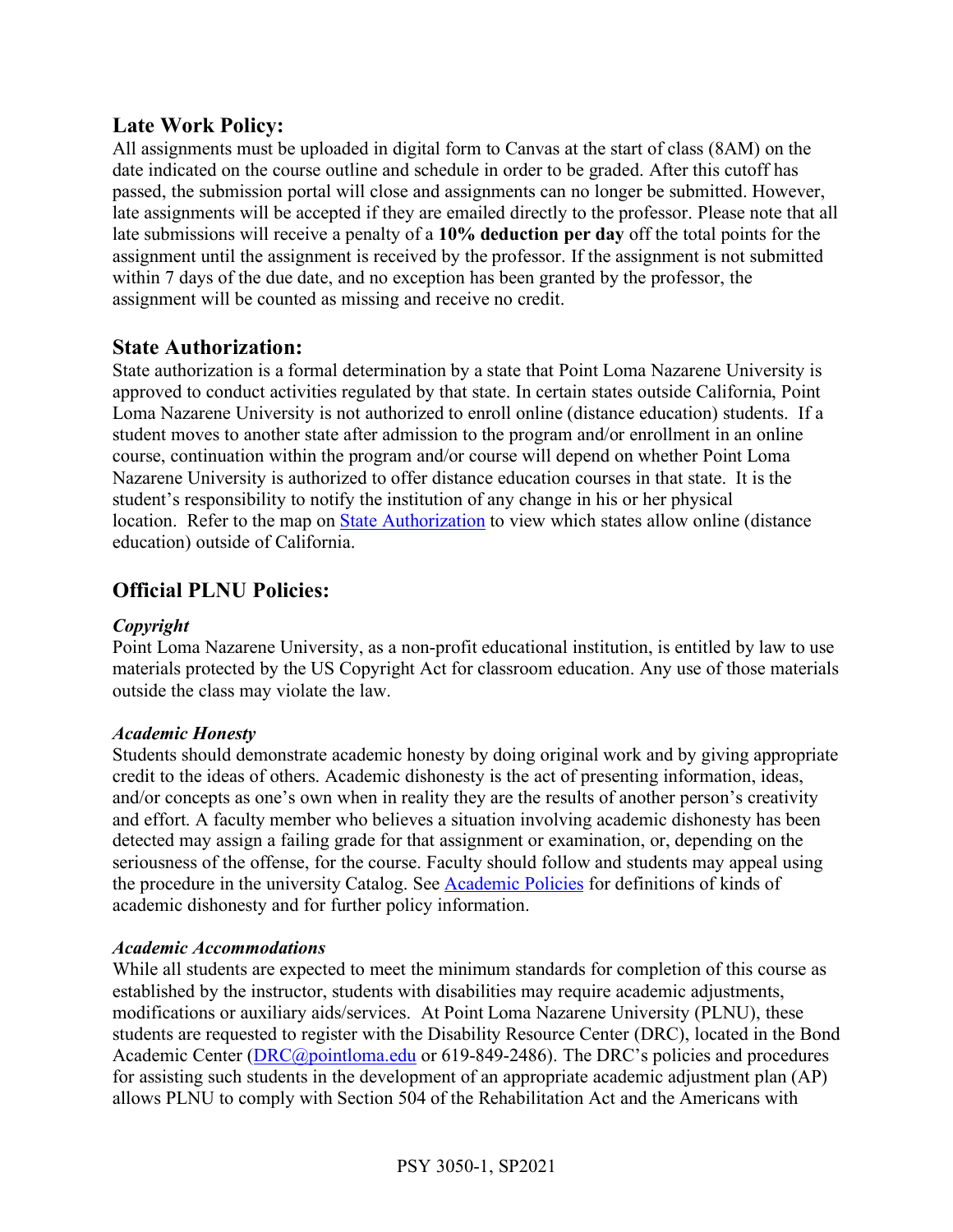Disabilities Act. Section 504 prohibits discrimination against students with special needs and guarantees all qualified students equal access to and benefits of PLNU programs and activities. After the student files the required documentation, the DRC, in conjunction with the student, will develop an AP to meet that student's specific learning needs. The DRC will thereafter email the student's AP to all faculty who teach courses in which the student is enrolled each semester. The AP must be implemented in all such courses. If students do not wish to avail themselves of some or all of the elements of their AP in a particular course, it is the responsibility of those students to notify their professor in that course. PLNU highly recommends that DRC students speak with their professors during the first two weeks of each semester about the applicability of their AP in that particular course and/or if they do not desire to take advantage of some or all of the elements of their AP in that course.

#### *Attendance and Participation*

Regular and punctual attendance at all **synchronous** class sessions is considered essential to optimum academic achievement. If the student is absent for more than 10 percent of class sessions (virtual or face-to-face), the faculty member will issue a written warning of deenrollment. If the absences exceed 20 percent, the student may be de-enrolled without notice until the university drop date or, after that date, receive the appropriate grade for their work and participation. In some courses, a portion of the credit hour content will be delivered **asynchronously** and attendance will be determined by submitting the assignments by the posted due dates. See Academic Policies in the Undergraduate Academic Catalog. If absences exceed these limits but are due to university excused health issues, an exception will be granted.

#### *Asynchronous Attendance/Participation Definition*

A day of attendance in asynchronous content is determined as contributing a substantive note, assignment, discussion, or submission by the posted due date. Failure to meet these standards will result in an absence for that day. Instructors will determine how many asynchronous attendance days are required each week.

#### *Spiritual Care*

Please be aware PLNU strives to be a place where you grow as whole persons. To this end, we provide resources for our students to encounter God and grow in their Christian faith. If students have questions, a desire to meet with the chaplain or have prayer requests you can contact the Office of Spiritual Development

#### *Use of Technology*

In order to be successful in the online environment, you'll need to meet the minimum technology and system requirements; please refer to the *Technology and System Requirements* information. Additionally, students are required to have headphone speakers compatible with their computer available to use. If a student is in need of technological resources please contact student-techrequest@pointloma.edu. Problems with technology do not relieve you of the responsibility of participating, turning in your assignments, or completing your class work.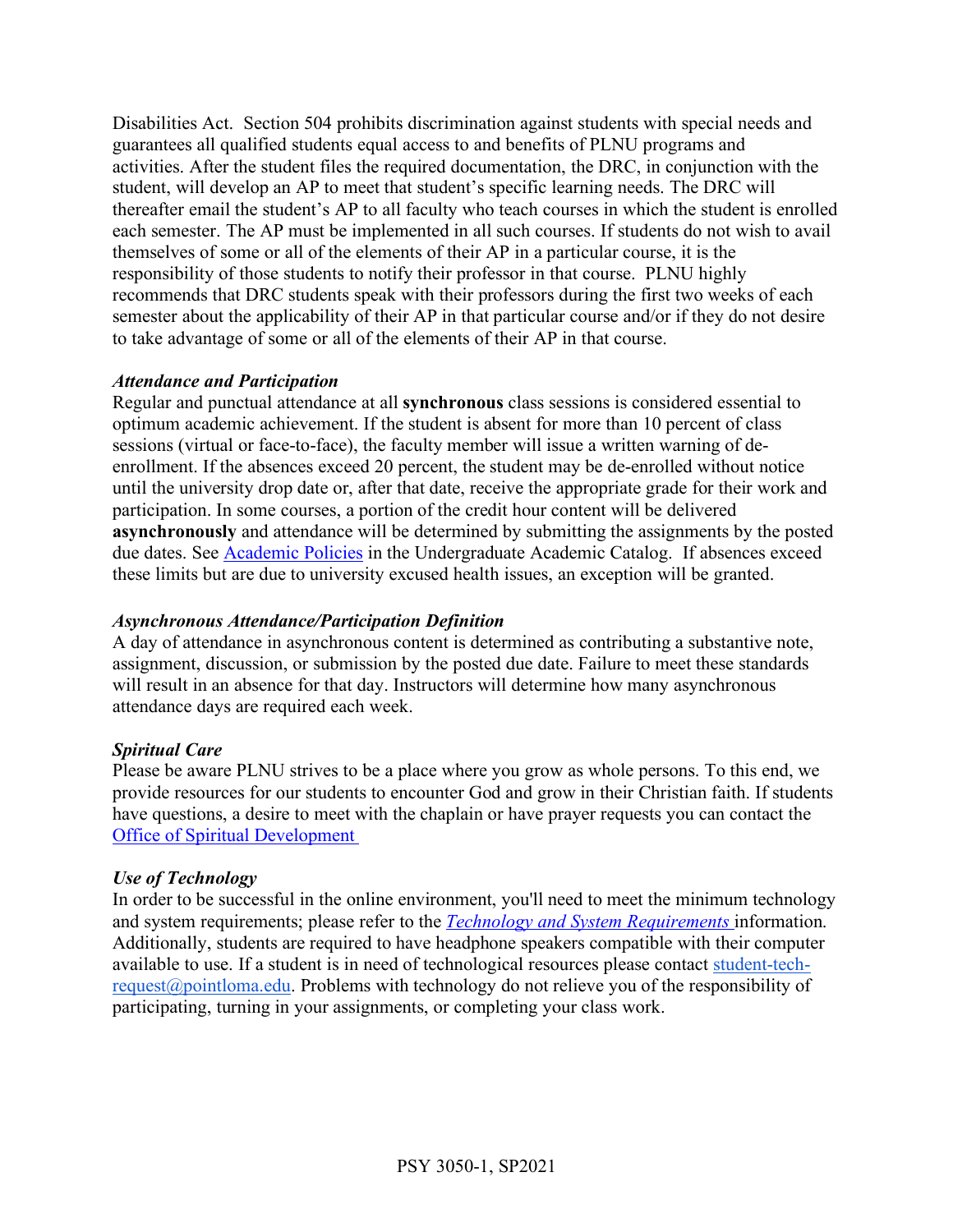### **Office Hours and Availability:**

I am able and willing to meet with students by request. In addition to addressing lecture materials, assignments, and/or course performance, I am happy to meet with students in order to discuss anything and everything related to the practice of psychology, and to provide whatever support or assistance I can.